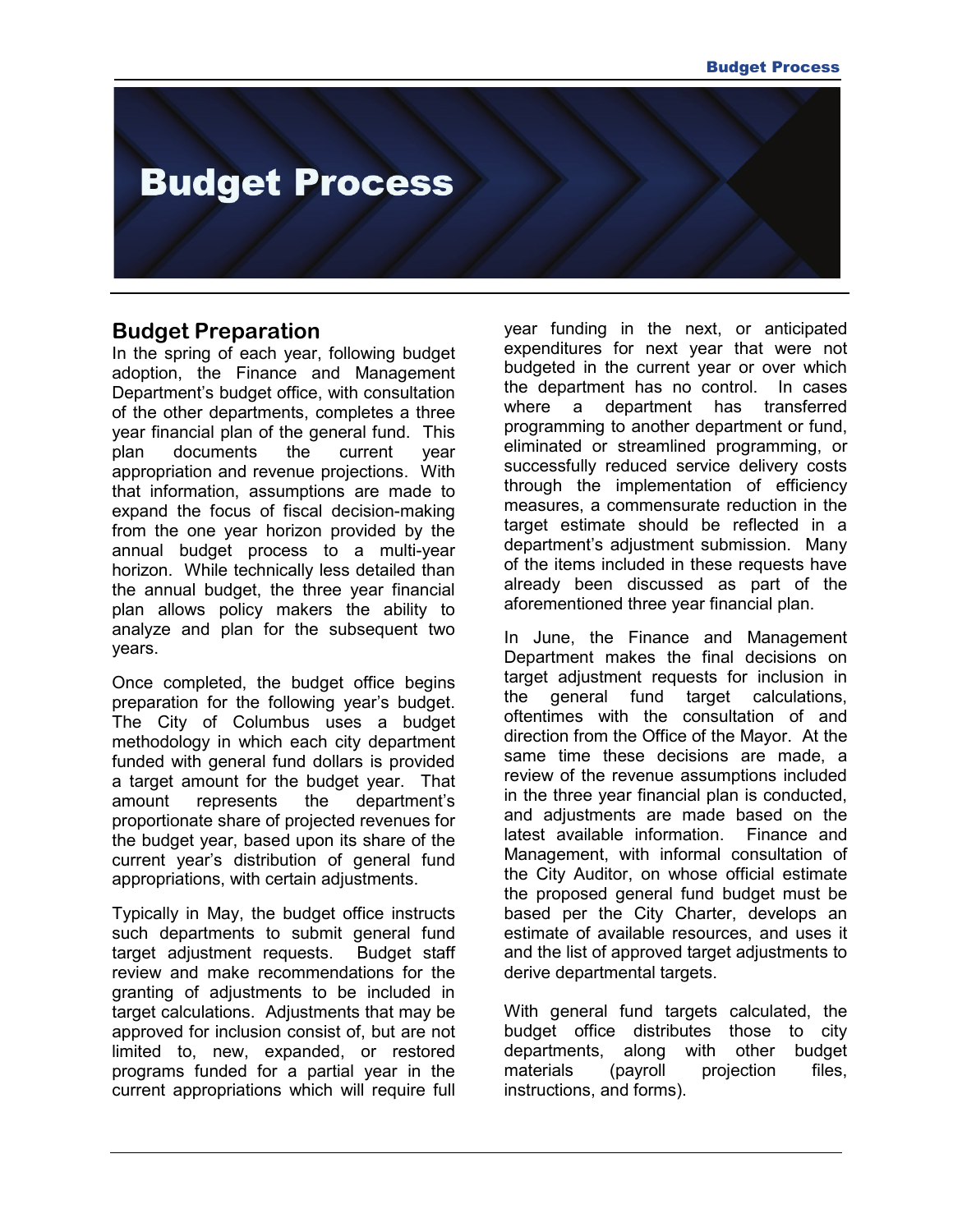

Those departments with funds other than the general fund do not receive a target from the Finance and Management Department. Rather, those departments develop proposed budgets for those funds based on projected revenue and carryover balances. These assumptions are reviewed with Finance and Management upon submission of budget proposals.

# **Department Budget Submission & Review**

During July and August, departments prepare their budget proposals for submission to the Finance and Management Department at the end of August. Once submitted, the budget office's analysts begin their technical and policy review of the submissions. In September, the Finance and Management Department conducts budget meetings with each department, at which each department presents its proposal to Finance and Management leadership.

In October, many activities occur simultaneously. First, the budget staff is actively engaged in completing the third quarter financial review which officially establishes the year-end general fund carryover projection. This carryover projection, if accepted by the City Auditor, becomes part of the Auditor's official estimate of available resources for the following year. Second, budget hearings are

held between the Mayor, the Mayor's staff, and each department under his purview at which the department makes a similar presentation as the one they made in September. Finance and Management staff attend these meetings as well. Finally, toward the middle to end of this month, the City Auditor releases her official estimate of available general fund resources. Again, as a governmental check and balance dictated by City Charter, the administration's annual proposed budget cannot exceed this estimate. This estimate is located in the General Fund Summary Section of this budget document for reference.

# **Executive Budget Proposal**

The administration makes final decisions of<br>reductions and expansions to the reductions and expansions to the department's submitted budget proposals, and provides those decisions to the budget office for implementation in the budget document and budgeting software. By City Charter, the administration must present the city's budget proposal for the following year on or before November 15<sup>th</sup> to City Council. The budget office, in addition to the budget document, sends accompanying appropriation legislation to City Council for consideration. Customarily, this legislation is read into the record and tabled until the following year.

## **Legislative Consideration & Adoption**

For the latter half of November into December, City Council holds budget hearings by committee, and hosts hearings for public comment on the proposed budget. Any amendments to the proposed budget are made in light of year-end revenue and expenditure actuals as certified by the City Auditor in January. City Council cannot adopt a budget in excess of the Auditor's estimate of available resources, which often is officially revised once the actual year-end carryover is known. Typically, City Council votes to adopt the budget proposal as amended towards the end of January or the first part of February.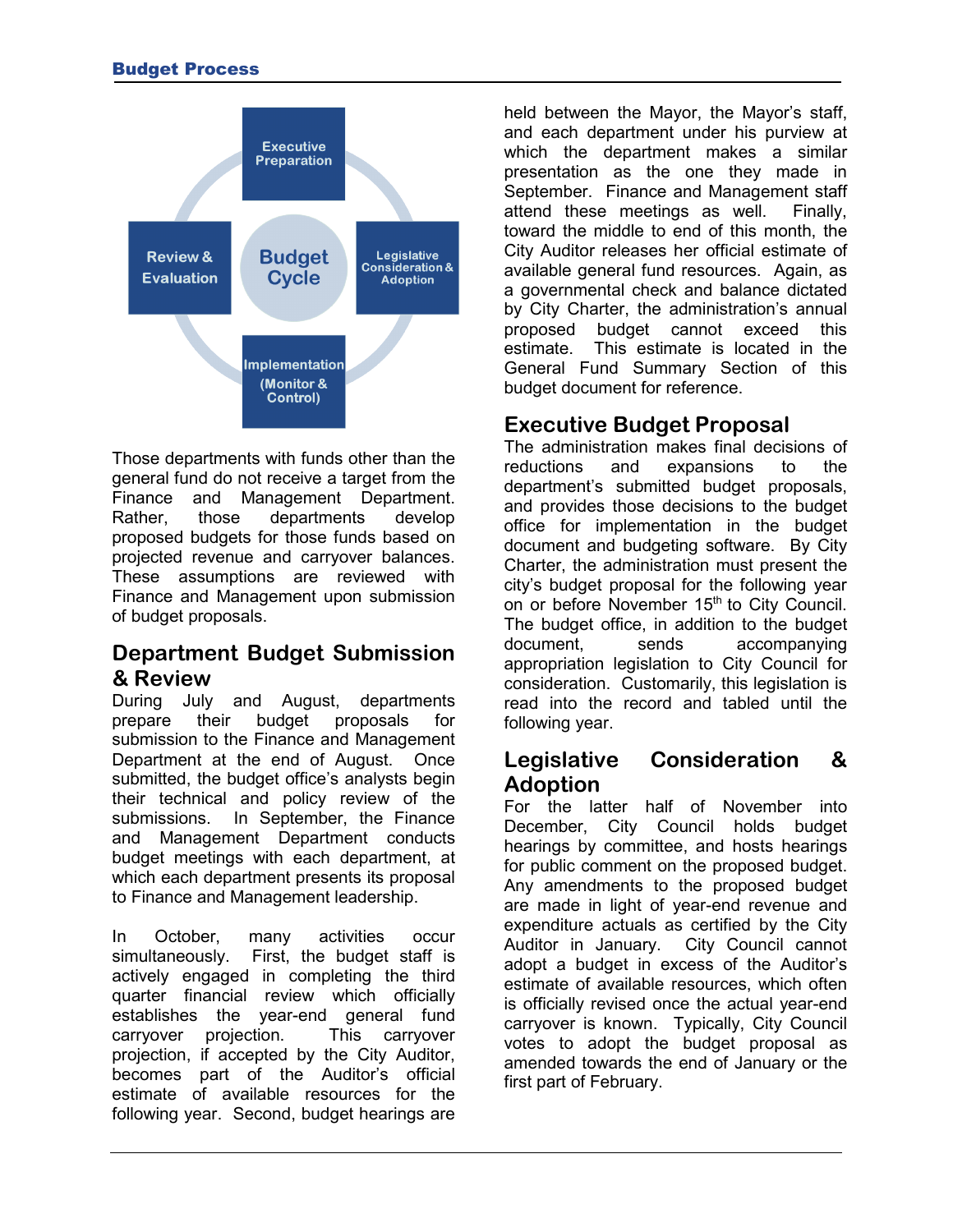## **Budget Implementation & Control**

Once City Council amendments are known, the budget staff completes those activities necessary to support budget implementation. Following budget adoption, departments submit spending documents according to various city purchasing codes. All spending transactions must be certified by staff in the City Auditor's office, and most single spending transactions greater than \$2,500 are reviewed by budget staff in the Finance and Management Department before submission to the City Auditor's office. With a few exceptions, operating expenditures greater than \$50,000 must be legislated and approved by City Council. All capital expenditures, regardless of amount, must be legislated and approved by City Council. The budgetary level of control rests at the department, division, fund, subfund, and object class (personnel, supplies, services, etc.) level. Supplemental appropriations and inter-fund transfers must be legislated. Intrafund transfers between object classes within a division must be legislated if greater than \$100,000. If less than \$100,000 needs to be transferred within a fund from one object class to another, a letter of transfer (internal city form) signed by the department director, the Finance and Management Director, the chairperson of the finance committee on City Council, and the City Auditor will suffice.

The Finance and Management Department, in consultation with the other city departments, completes three financial reviews following the close of the first, second, and third quarters each year. Projected expenditure and revenue surpluses and deficits are noted for all major operating funds.

## **Budget Review & Evaluation**

In January, while preparing for the implementation of the newly adopted budget, the budget office staff conducts a year-end financial review of the prior year's budget. The resulting report compares year-end actuals (revenue and expenditures) to those originally budgeted and those projected at the end of the third quarter.

## **Budget Calendar of Major Activities**

**May**: General Fund (GF) target adjustments and formation processes.

**June**: GF targets and budget instructions are sent to city departments.

**August**: End of the month, budget submissions are due to the budget office.

**September:** Budget hearings between departments and Finance and Management (F&M) occur.

**October:** F&M completes the 3<sup>rd</sup> qtr. financial review, budget hearings between departments and the Office of the Mayor occur, and the City Auditor establishes the official estimate of available resources for the GF.

**November**: The administration's formal budget proposal is submitted to Council by the 15<sup>th</sup>.

**December**: Council holds budget hearings by committee and allows time for public comment.

**Jan/Feb**: F&M completes year-end financial report, Auditor releases amended estimate based on year-end actuals, and Council amends the proposed budget and adopts it for implementation.